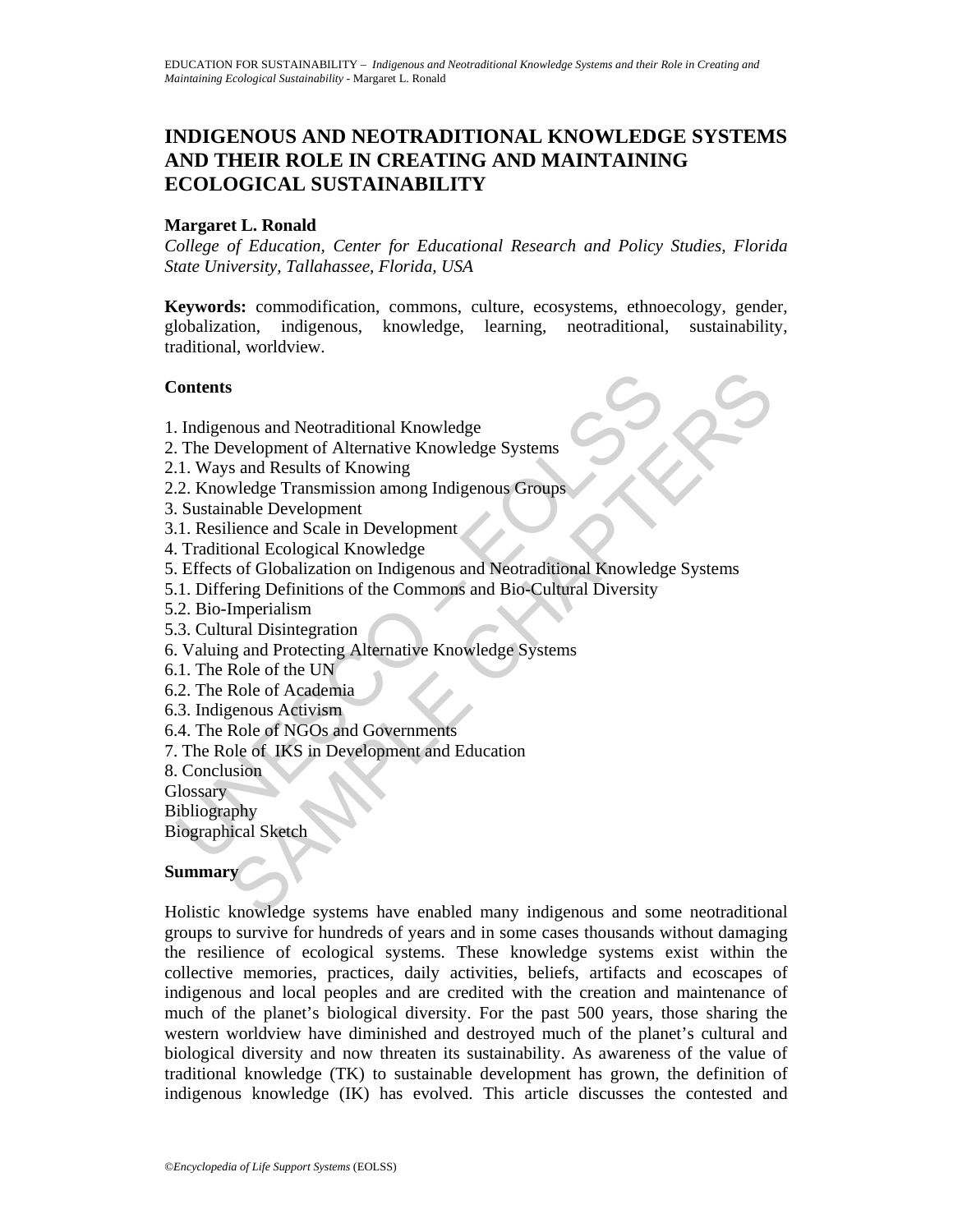evolving concept of indigenous and neotraditional knowledge systems and their role in the creation and conservation of sustainable, resilient and adaptive ecosystems.

#### **1. Indigenous and Neotraditional Knowledge**

Indigenous knowledge (IK), alternately called traditional knowledge, is recognized as a dynamic, holistic system of explicit and implicit information, behaviors and practices, norms and values, language and worldview. Indigenous knowledge systems (IKS) have been developed collectively by groups of people living in fixed areas for long periods of time, in some cases millennia. Such knowledge systems have enabled, and continue to enable, diverse indigenous peoples throughout the world to adapt to and survive environmental change. Recent research has also examined long-established groups – many of which have mixed with native populations – that have developed knowledge systems to successfully manage their local resources. Such groups are called neotraditional. Both neotraditional knowledge systems and IKS are situated in time and space. This *situatedness* – the interconnected development of community (natural and social) and knowledge in time and space – provides non-individual frameworks for learning and increases the resilience of ecosystems by providing individuals with a sense of connectedness.

alay of which have mixed with native populations – that have develvestems to successfully mange their local resources. Such gered<br>radional. Both neotradional knowledge systems and IKS are<br>obtradional. Both neotradional inc which have mixed with native populations – that have developed knowledge<br>to successfully manage their local resources. Such groups are called<br>to all Both neotraditional knowledge systems and IKS are situated in film<br>e. Thi Until recently, IKS were perceived primarily through the lens of western thought. In the 1300's when this paradigm emerged in renaissance Europe, indigenous knowledge began to be referred to as superstition, witchcraft or folk belief. Fifteenth century explorers, colonists and missionaries, the first to contact indigenous groups outside Europe, defined the knowledge of those they encountered as it befitted them: as riches to be commodified, as heretical beliefs to eradicate, or as valuable insights that facilitated life in new and different environments. As theories of natural selection and evolution were embraced, indigenous knowledge began to be regarded as primitive, while western knowledge was regarded as evolved or civilized. These classifications were corroborated by classical economic theory.

Together, science and economic theory provided justification for the commodification of knowledge; knowledge from the western perspective then began to be regarded as an individually created product that could be owned, bought and sold. At the time of discovery, conquest and colonization, western scientists collected, studied and compared the beliefs, folk tales, traditions and artifacts of various traditional cultures, while western museums, books and magazines displayed the exotic customs, art and artifacts of indigenous peoples to the interested public.

Simultaneously, as the women's and the human rights' movements were gathering momentum from the  $18<sup>th</sup>$  to  $20<sup>th</sup>$  centuries, social, environmental and economic concerns prompted by a history replete with environmental degradation and numerous wars, pushed many individuals, like Rachel Carson, Jacques Cousteau, Aldo Leopold and Linus Pauling, to focus on the interdependence of society and nature. Their realization that humans are distinguished from nature primarily by their power to alter it, coupled with the philosophical critiques of those who scrutinized the hegemony of the western scientific worldview, enabled indigenous knowledge to be recognized as a unique but valid alternative means of understanding the world.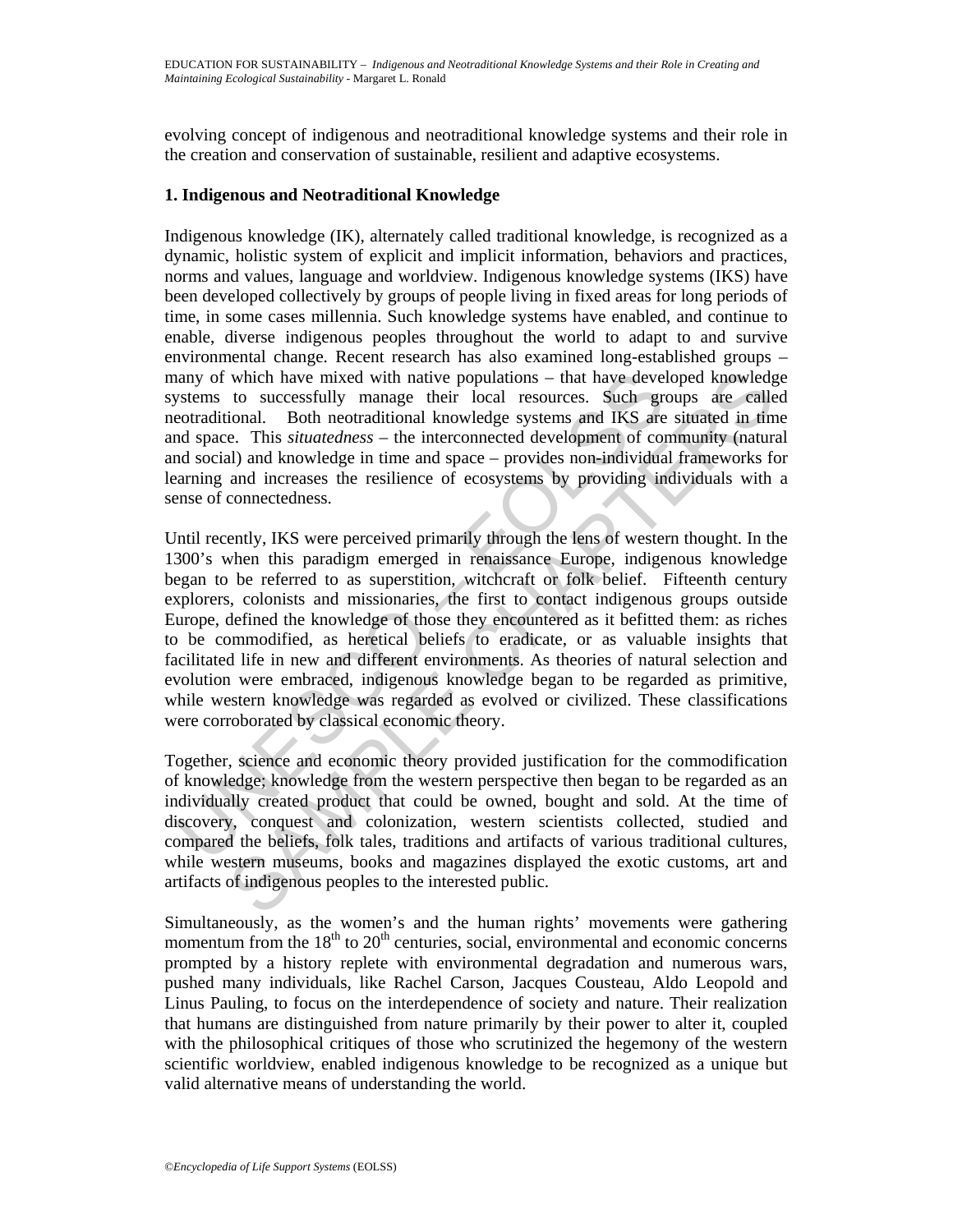By the latter half of the  $20<sup>th</sup>$  century, the concept of ecology began to play a central role in western science. Researchers like Barry Commoner, Herman Daly, Paul Ehrlich, Garret Hardin, William Rees and Mathis Wackernagel reflected on the works of earlier scientists and economists and began voicing concerns about the negative impact of western society on the natural environment. When interdisciplinary studies of indigenous knowledge revealed strong connections between such knowledge and sustainable development, many anthropologists and ecologists began to focus on traditional environmental knowledge (TEK). Although some warned that the study of such knowledge in isolation undermines its holistic nature, research reveals that much TEK provides a means of understanding complex ecosystems. Increasing acceptance of TEK as valuable prompted many governmental and non-governmental organizations (NGOs) to recognize the value of indigenous knowledge and to take steps to protect it. Indigenous peoples also began to define the concept of IKS from their varied perspectives. The increased valuing of IKS has prompted its integration into educational curricula and development efforts.

digenous peoples also began to define the concept of IKS fr<br>respectives. The increased valuing of IKS has prompted its integration<br>urricula and development efforts.<br>(evertheless, western knowledge--a global collective know us peoples also began to define the concept of IKS from their varies<br>ves. The increased valuing of IKS has prompted its integration into education<br>and development efforts.<br>Hess, western knowledge--a global collective knowl Nevertheless, western knowledge--a global collective knowledge system characterized by its homogenizing tendencies-- has subordinated IKS and TKS, dismissing them as lacking value and credibility. Simplistic comparisons firmly contrast indigenous and western scientific systems of knowledge. The former is considered to be subjective knowledge based on observation, while western scientific knowledge is considered objective, based on replicable experimentation. IK is holistic in the sense that knowledge and value are inseparable, woven together by spiritual and religious ideas that codify human behavior. Western knowledge is fragmented, and scientific knowledge and spiritual/religious knowledge are seen as incompatible. Indigenous societies generally regard themselves as part of nature, not separate from it as westerners see themselves. In addition, the situated nature of IK in time and space grounds people in place and encourages collective learning, while western knowledge encourages mobility, specialization and individual learning.

Finally, in the ongoing disputes over knowledge integrity, many experts argue that western scientific knowledge is no more value free than IK. They also warn that the romantic perception which claims indigenous and neotraditional knowledge systems (both alternative knowledge systems) to be environmentally friendly needs to be questioned.

# **2. The Development of Alternative Knowledge Systems**

The products of learning and the frameworks for learning of IK are the results of centuries of complex, continuous interaction of indigenous people with their environments. Through a trial-and-error process, people make sense of their world, attribute meaning to what they experience, and construct new realities. As a result of substantial thought and consideration, explicit and implicit knowledge essential to a group's survival become embedded into its cultural framework, forming a worldview which facilitates communication and decision-making. Such knowledge is generated and transformed by observing local conditions, experimenting with solutions and negotiating meaning with others. Because people are constantly recreating their cultural and natural worlds, they are continually generating new knowledge as they adapt to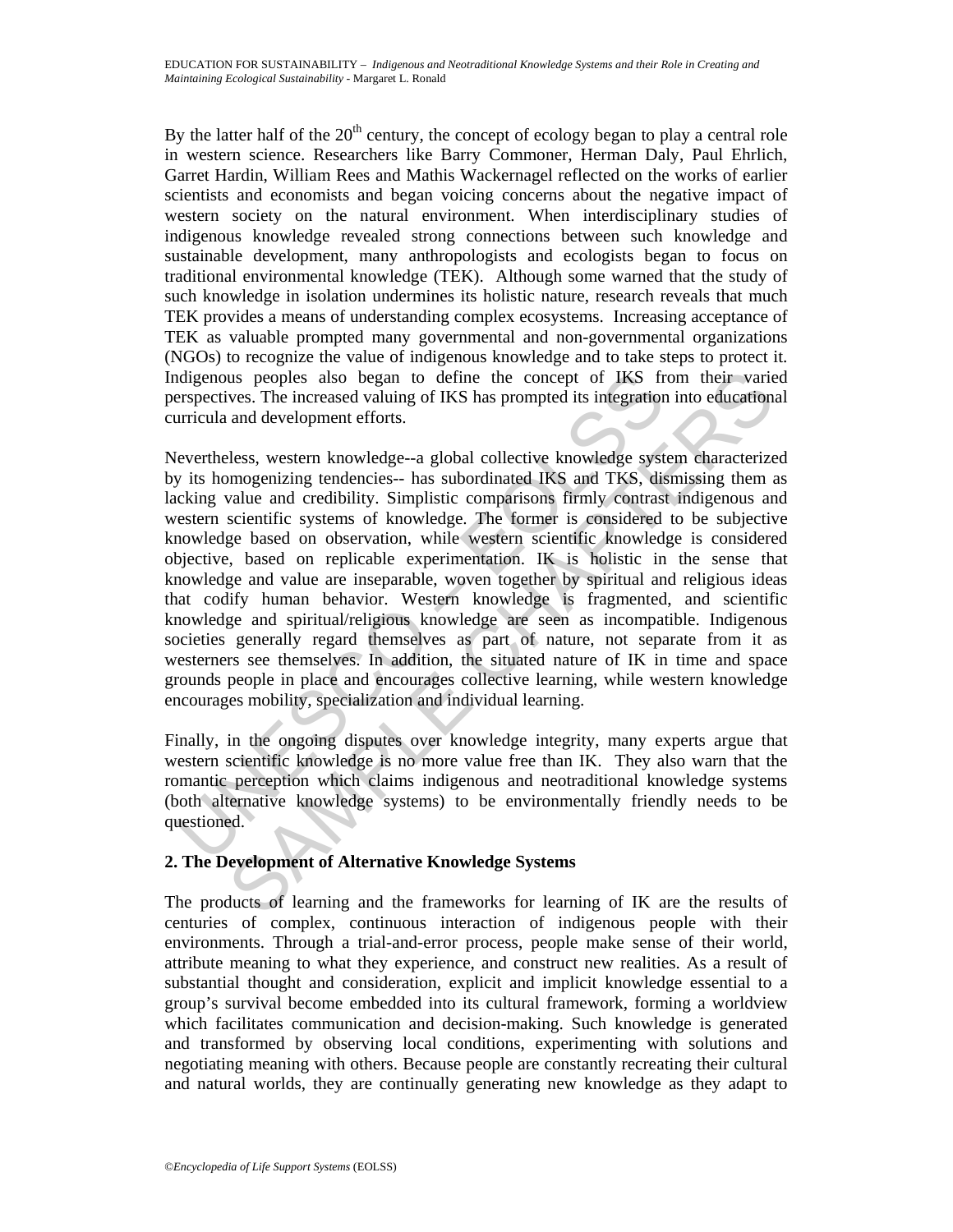changing environmental, socioeconomic and technological situations. For this reason, IK is said to be dynamic; the knowledge that impedes survival is discarded and knowledge no longer deemed essential frequently loses prominence and is slowly lost.

the domestic responsibilities – maintaining the home, cooking a<br>sually fall to women. By gathering, propagating and marketing wild rever<br>the nutritional and medical needs of families and communities<br>guificant role in manag mestic responsibilities – maintaining the home, cooking and gardening<br>all to women. By gathering, propagating and marketing wild food resources<br>and unitional and medicial needs of families and communities, women play<br>that Within indigenous groups, knowledge is neither equally distributed nor equally produced. What people learn is in large part determined by their societal roles, gender and class. Gender, the primary social differentiation among economically active adult members of society, results in the development of differentiated knowledge domains. Development literature talks about the primary roles of men and women: women undertake reproductive, productive and community managing activities while men undertake productive activities and are involved in community politics. These gender roles occur, with some variation, within indigenous groups. Childbearing, childcare and other domestic responsibilities – maintaining the home, cooking and gardening – usually fall to women. By gathering, propagating and marketing wild food resources to serve the nutritional and medical needs of families and communities, women play a significant role in managing ecosystem diversity. Men, more frequently than women, work in exchange for money, goods or services. Because of this, when an indigenous group comes into contact with western society, men assimilate more quickly. At the community level, men more frequently than women work in political organizations or serve in specialized roles like that of shaman, priests and chiefs. In these roles they often provide a link between the physical and spiritual world and provide a historical link to the group's past.

The above gender differences, coupled with social position and class, usually result in a differentiation between the knowledge of elite members of a group and the knowledge of the lower class. For instance, in Polynesian areas, elites or *aliis* were more often keepers of navigational, land management and military knowledge.

# **2.1. Ways and Results of Knowing**

The term *ways of knowing* refers to how people perceive, feel, intuit information, become conscious of and form ideas or opinions. The knowledge that individuals hold – the result of societal roles, class and gender, as seen above – affects how they come to know the world and how they interact with it. Many indigenous groups rely on a greater variety of ways of knowing than the five typically accepted by western society. As a result, the senses are trained differently and experiences are organized differently. Within most indigenous cultures, spiritual ways of knowing are embraced and integrated into patterns of behavior, tradition, daily practice and production. Indigenous groups – and increasingly westerners – accept that the body affects how the mind comes to know.

As a result of knowledge, worldviews are formulated. Worldviews are mental frameworks that define how a people understand their relationship to the social and natural environment. Worldviews are institutionalized by language. People's imagery of their relationships with the world springs from the words, tenses and syntax of their languages. The structure or syntax of language – the predominance of nouns, verbs or specific verb tenses, the use of gender markers, letter order (SVO, SOV, VSO), etc. – and the meaning of words are key to a speaker's understanding and treatment of the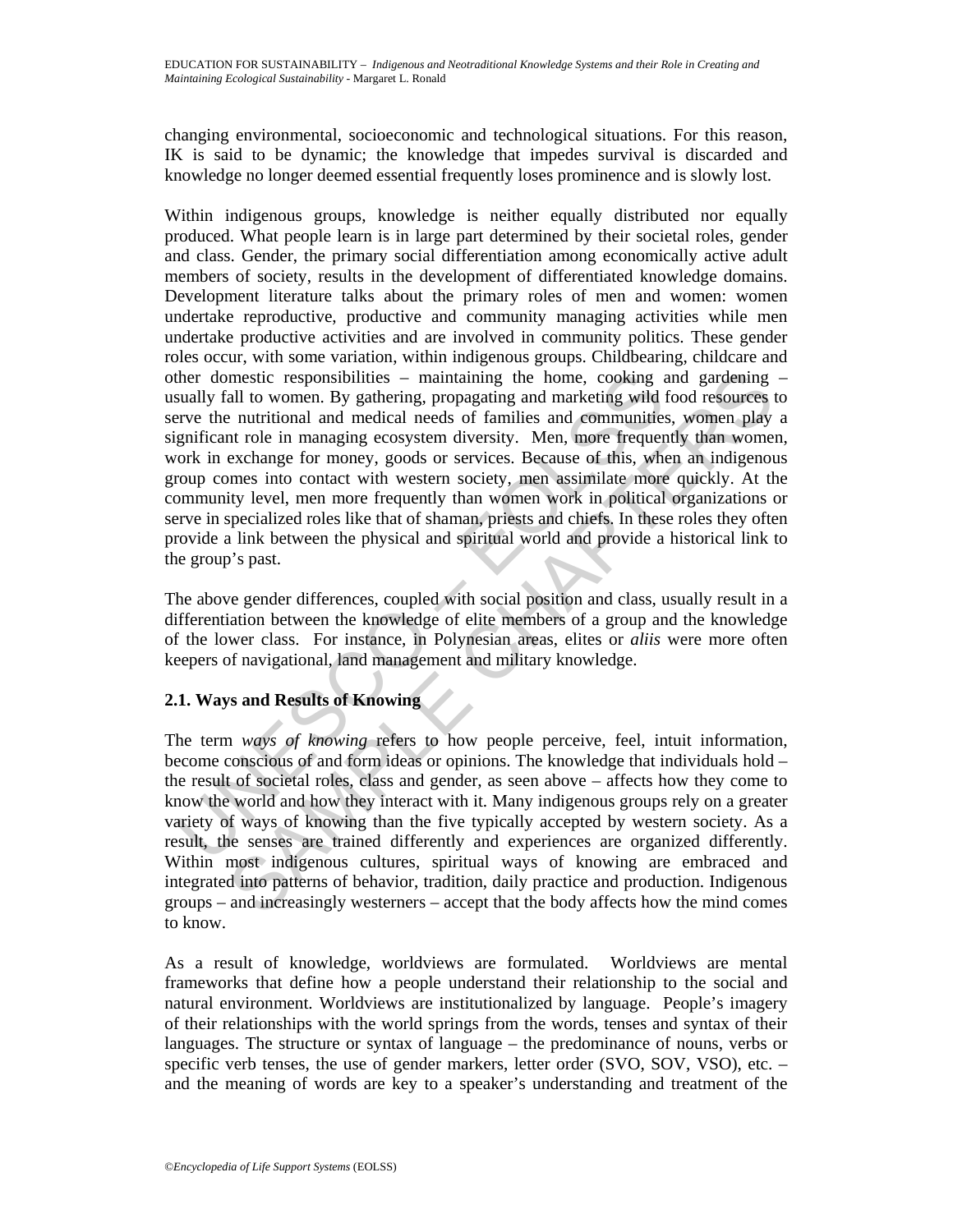world. Linguists hypothesize that speakers of languages with multiple past tenses, for example an imperfect and a preterit, are more sensitive to evidence than speakers of languages that rely heavily on the subjunctive tense. Speakers of languages which depend heavily on the subjunctive tend to credit forces beyond themselves with a great deal of control over the natural and social world, while speakers of languages that avoid the subjunctive share worldviews that grant them greater control over their environment.

Indigenous systems of knowledge and perception are sustained by worldviews that stem from a solid understanding of the fusion of the natural, social and spiritual worlds. For example, among traditional groups in Fiji, the environment (land, water and human environment), *vanua*, is regarded as an indivisible unit. This integration of the spiritual and sacred with everyday life is substantiated by the work of ritual and political specialists – shamans, village headmen and artists.

becialists – shamans, village headmen and artists.<br>
nother aspect of the language/environment relationship reveals that If a group and a group's environment affect the development of spect<br>
of a group and a group's environ Is – shamans, village headmen and artists.<br>
aspect of the language/environment relationship reveals that both the language<br>
my and a group's environment affect the development of specific vocabularie<br>
mimine whether concep Another aspect of the language/environment relationship reveals that both the language of a group and a group's environment affect the development of specific vocabularies and determine whether concepts are classified as nouns or verbs. Westerners who speak Indo-European languages frequently share classification systems that do not exist among indigenous peoples speaking languages stemming from different roots. For indigenous and traditional groups, their specialized vocabularies and the naming of plants and animals reflect unique solutions for dealing with the elements in their particular ecological niches. Frequently these names connote recognition of specific qualities. In Ethiopia, for example, farmers over millennia conceptualized and created a particular sorghum that has been named *sinde lemine,* which means, "Why bother with wheat." In Pacific Island areas where knowledge of water is critical to life, more than 20 terms for different types of water exist. The same multiple classifications for the word "snow" exist among the Inuit languages of the north.

Besides words that respond to unique environmental conditions, classification systems developed by indigenous groups are considered important for the research of anthropologists and ethnoecologists. Seasons are a particularly common example of how annual weather conditions are classified to enhance the survival of neotraditional and indigenous groups. The traditional Javanese seasonal cycle called *pranata mangsa* is one example of this. The calendar reflects the uneven seasonal monsoon cycle of the area and supplies people with information on when to plant and harvest various crops.

Still another example of the results of the knowledge and language process among indigenous and neotraditional peoples are placemaking and the sense of place. It is now surmised that much of the earth's landscape has been shaped by waves of migration and habitation. What western scientists used to consider wild resources and wild areas are actually the products of ecoevolutionary relationships between humans and the natural environment. Ethnobotanical studies of plant use have revealed management practices for many species that result in modified landscapes. The use of fire, soil modification, and selected cutting, planting and transplanting have modified landscapes from almost the beginning of human life on earth. In the process of dealing with subtle differences in soil and climatic conditions, people have selected appropriate seed and plants for conditions, changing their natural surroundings and modifying their lifestyles to create a balance between extraction and input.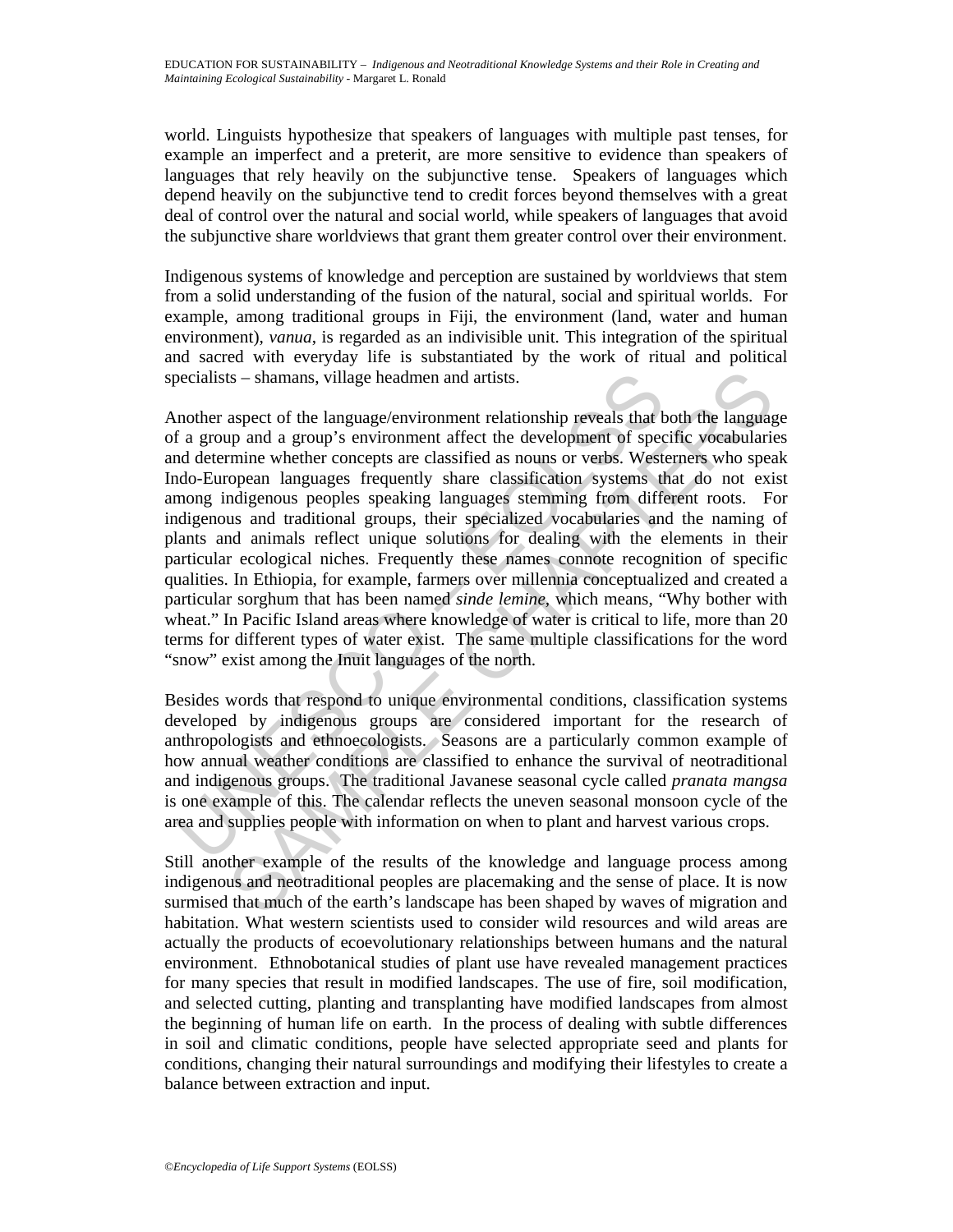Finally, the creation and naming of places provides space for interaction, communication and the negotiation of meaning (learning). Through this process, people grant significance to places, people and things, decide who the players are, what the boundaries for action are and what rules govern interaction. These boundaries and rules comprise resource management systems, and those resources (social structures, locations, natural resources, etc.) conserved through this process provide opportunities for future learning and action. Meaning or knowledge accumulated over time through individual and collective learning is linked to and stored in the environment – in organizations, communities of practice, materials used in practice, and in the biophysical surroundings. A good example of this is *Mateo Tepee* in the American Southwest, better known as Devil's Tower. This is a sacred site linked to some American Indian cosmologies by a myth that traces the origin of the Pleiades to the escape of small girls from a grizzly bear.

### **2.2. Knowledge Transmission among Indigenous Groups**

Within indigenous cultures, the transmission of knowledge is primarily oral and kinesthetic. Children and young adults observe their elders and replicate their behaviors. Knowledge also is transmitted through the use of symbols and designs (i.e., Incan knotted strings or quipu), petroglyphs, signals, and less frequently with writing. Knowledge and values are also transmitted through games, music and dance.

cape of small girls from a grizzly bear.<br>
2. Knowledge Transmission among Indigenous Groups<br>
7. Knowledge Transmission among Indigenous Groups<br>
7. Thin indigenous cultures, the transmission of knowledge is primes<br>
therefor f small girls from a grizzly bear.<br>
wledge Transmission among Indigenous Groups<br>
indigenous cultures, the transmission of knowledge is primarily oral and<br>
i.e. Children and young adults observe their elders and replicate t Different genres – poetry, stories, proverbs, song, etc. – affect how people think and feel about transmitted information. Within these genres, not only can specific rhyming patterns, meter and beat be used to impart additional information, but by changing patterns information may be lost. For example, among some Australian aboriginal groups there are stories that illustrate the environment along traditional trails. If these are not told at a walking pace, the story becomes confused and information is lost.

A group's perception of time also influences their communication and how they interact with the environment. For example, western cultures regard time as an objective, quantifiable absolute. Consequently, communication is linear and direct. Many indigenous groups feel time is abstract and circular. As a result, much communication is circuitous.

In regards to knowledge transmission, within indigenous and neotraditional groups, all knowledge is not shared by all members. For example, it has been discovered that some island clans in the Truk Islands in the Pacific held certain knowledge that was passed down from lineage relatives. Sometimes IK is kept a secret. Such information sometimes can be purchased and may be acquired as a gift. Other times, such knowledge, especially that acquired from a spirit or through a vision quest, is taken to the grave.

Recent research into age-based knowledge also reveals that indigenous and neotraditional children, because of their different interactions with the environment, develop knowledge that is different from adults. Young people, however, usually rely on the knowledge of more experienced and wiser elders. These individuals frequently are consulted before important actions are taken or decisions made.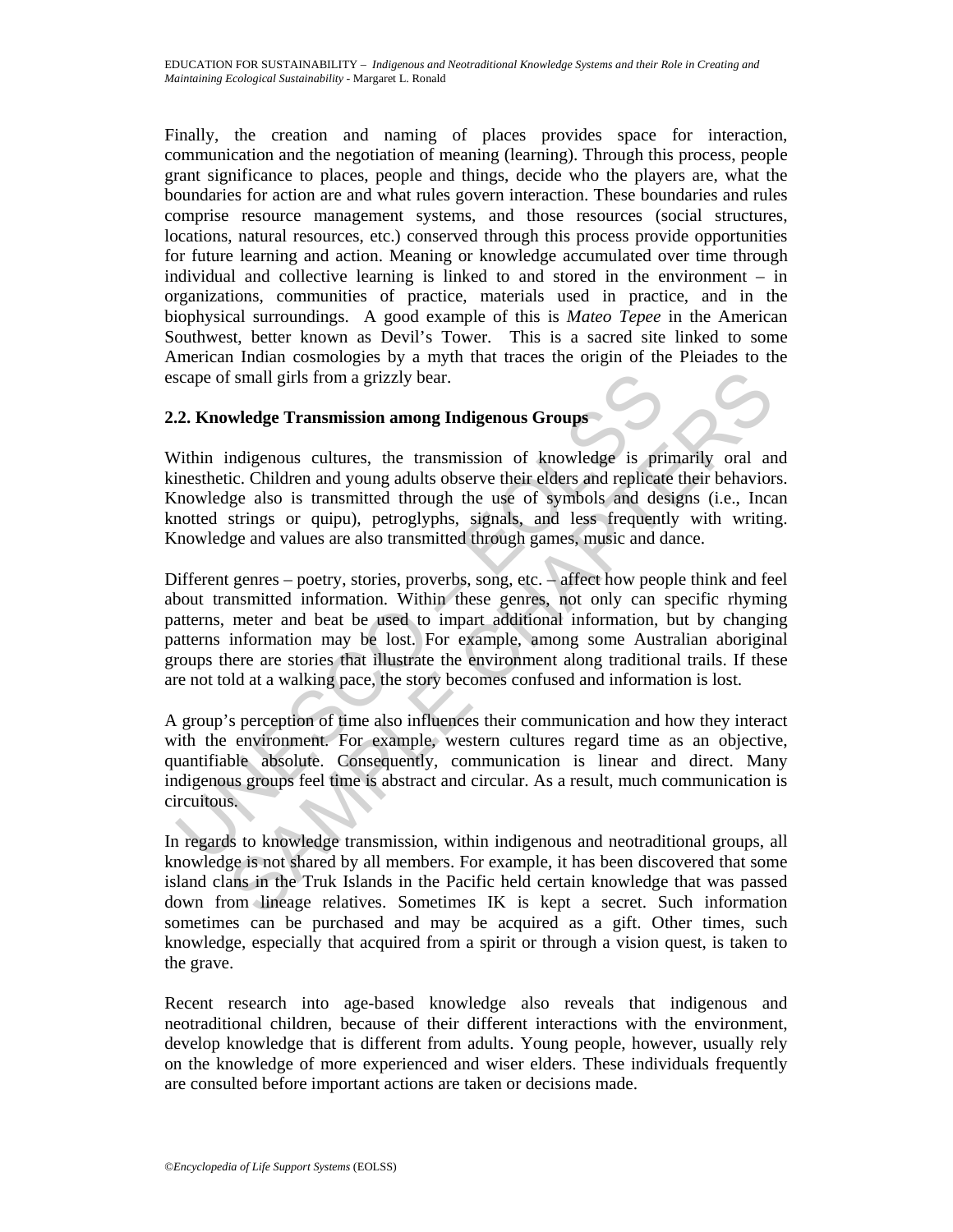Finally, a new development related to IK is that it is increasingly being transmitted through text and via computer databases. This *ex-situ* conservation and transmission of such knowledge separates explicit information from its implicit context.

## **3. Sustainable Development**

The concept of sustainable development can be traced back to the 1972 Stockholm *Conference on the Human Environment* and to the 1980 *World Conservation Strategy*. In 1987 the concept was featured in the Bruntland Commission Report, *Our Common Future*, when the United Nations (UN) issued a mandate for more sustainable economic development. It was defined as development that "meets the needs of the present without compromising the ability of future generations to meet their own needs." Five years later the Convention on Biological Diversity (CBD) was written, again calling for the global community to work toward sustainable development.

ears later the Convention on Biological Diversity (CBD) was written,<br>e global community to work toward sustainable development.<br>he United States soon contested the call for the more affluent to adop<br>e planet's ecological m er the Convention on Biological Diversity (CBD) was written, again calling ft<br>d community to work toward sustainable development.<br>ed States soon contested the call for the more affluent to adopt lifestyles with<br>else ologic The United States soon contested the call for the more affluent to adopt lifestyles within the planet's ecological means. It has refused to sign the Kyoto Protocol and the Convention on Biological Diversity and has contested the evolving definition of sustainable development. Instead of agreeing that ecology sets limits on development, the U.S. proposed that there were tradeoffs between the economy and ecology. The U.S. also proposed that human-made capital could be substituted for natural capital. As a result of this and the western worldview that embraces continued growth of consumption and production, the notion of sustainable development is still contested. Radical environmentalists claim environmental sustainability is not compatible with sustained economic growth. Others argue that continued economic growth endangers ecological resilience.

The sustainability of human systems is dependent upon the sustainability of a multitude of other biophysical systems, many of which are considered part of the commons. These systems function at a variety of scales. Human understanding of these different scales is imperative if human groups are to interact with these systems to ensure the resilience of these resource systems and the resilience of human systems.

# **3.1. Resilience and Scale in Development**

Resilience is central to adapting to change. On-going research, which has explored conditions that promote successful transformations in human and natural systems, sees three characteristics, which define resilience. They are: 1) the amount of change a system can undergo and still retain the same controls on function and structure; 2) the degree to which a system is capable of self-organization; and, 3) the ability to build and increase the capacity for learning and adaptation. Further research has identified four key ingredients for resilient, sustainable human-nature interactions. These include: 1) a clear and widely shared understanding of ecosystem responses to human use; 2) a widely shared inventory of short and long-term ecosystem utilities; 3) an avoidance of bias based on differences in organizational and individual power; and, 4) social networks that bridge gaps between interest groups and hierarchic levels. Further discussion and research about resilience have led to increased interdisciplinary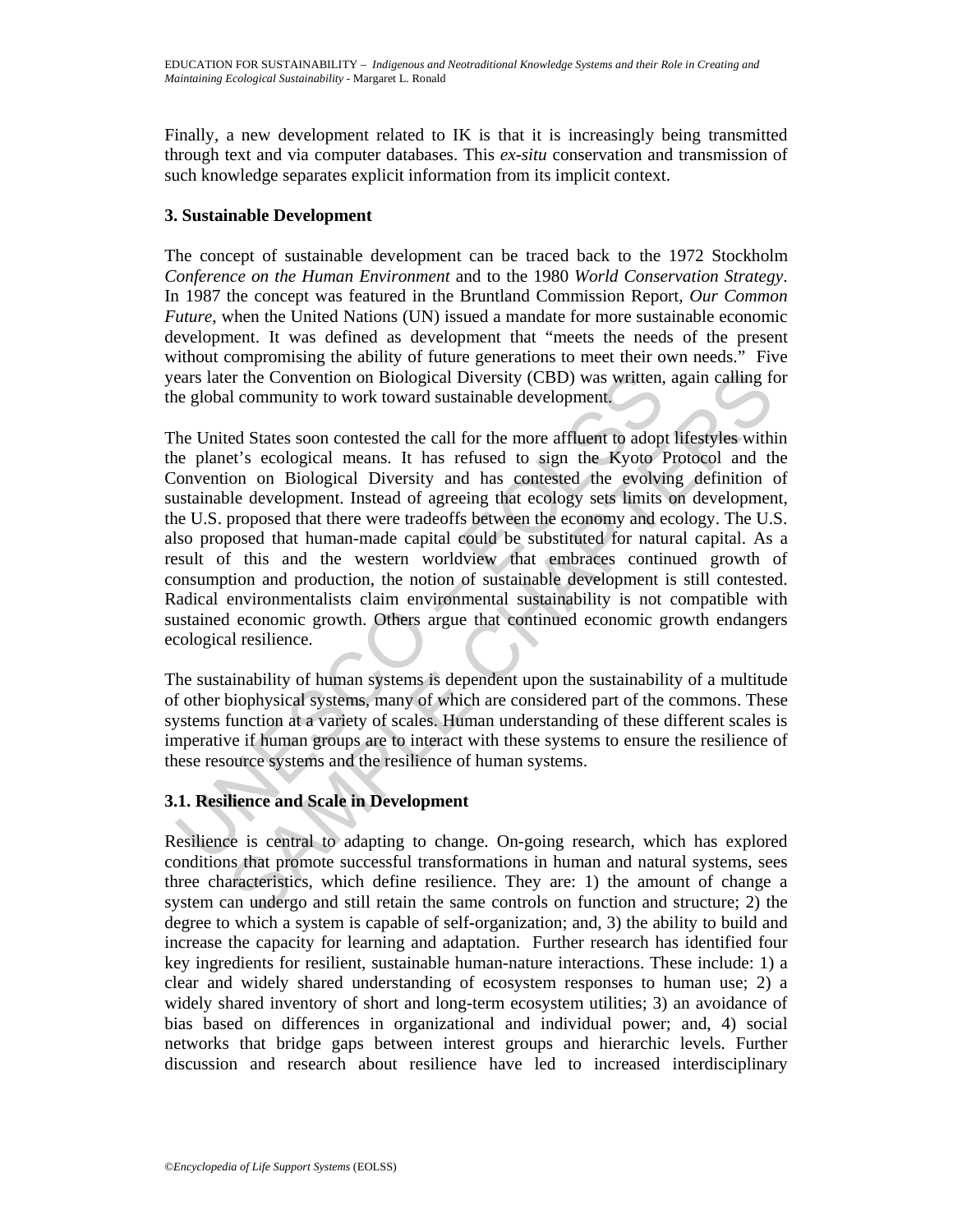investigations into links between social and ecological systems. IK plays a vital role in this research.

at has been passed down over generations by Mesoamerican farmers.<br>
situated and is not readily transplaned to new environments, when t<br>
elocate or are displaced, their knowledge system may not provide<br>
eccessary to continu As for the scale of development, indigenous knowledge plays a role in the deeper understanding of this concept. Time and space are issues of scale. Humans develop IKS in place as they interact with local environments. Through this close interaction, an understanding of the rates of time required by various systems to cycle (the planting and harvest cycles of different crops; the seasonal variations that bring monsoons, hurricanes, and dry seasons) and an understanding of spaces (ecological niches) are integrated into knowledge systems. These understandings are encoded into language, myths and stories, practice and tradition. For example, the concept of *milpa* (cornfield) is more than a spatial and temporal concept; it is an agricultural institution and process that has been passed down over generations by Mesoamerican farmers. But, because IK is situated and is not readily transplanted to new environments, when traditional groups relocate or are displaced, their knowledge system may not provide understandings necessary to continue sustainable practices. If sustainable practices are to continue, these knowledge systems must change. These necessary changes are enhanced by higher levels of resilience. IK and western science clearly differ with respect to space, one aspect of scale. Many indigenous groups perceive the physical and metaphysical worlds as indivisible. Spiritual and religious concepts are interwoven into language, thought and daily practice. In one Mayan dialect the verb *to do*, can also be translated *to think* or *to dream*. On the other hand, western culture has drawn such a firm line between the physical and metaphysical worlds that some find it difficult to understand or accept the metaphysical world.

been passed down over generations by Mesoamerican farmers. But, because II and is not readily transplanted to new environments, when traidivinal group or are displaced, their knowledge system may not provide understanding Time, another aspect of scale, is also regarded quite differently by alternative knowledge systems and the western system. IKS tend to consider time as fluid and changeable. Western science, on the other hand, perceives nature's time as strictly ordered, operating in linear fashion according to predictable rules or laws. Furthermore, by understanding that knowledge is a collective endeavor, many indigenous groups also view time as intergenerational. For the westerner who sees knowledge production as an individual act, time is more likely marked by an individual's productive lifespan. Furthermore, language – the uses of verb tenses and pronouns and whether concepts are considered as nouns or verbs – is an indicator of how time and knowledge are considered. Among the Hopi of the American Southwest words like lightening which are typically nouns in western languages are instead verbs. Of necessity, these diverse worldviews result in very different treatments of the environment by the indigenous and western mind.

- -

-

TO ACCESS ALL THE **21 PAGES** OF THIS CHAPTER, Visit[: http://www.eolss.net/Eolss-sampleAllChapter.aspx](https://www.eolss.net/ebooklib/sc_cart.aspx?File=E6-61-05-06)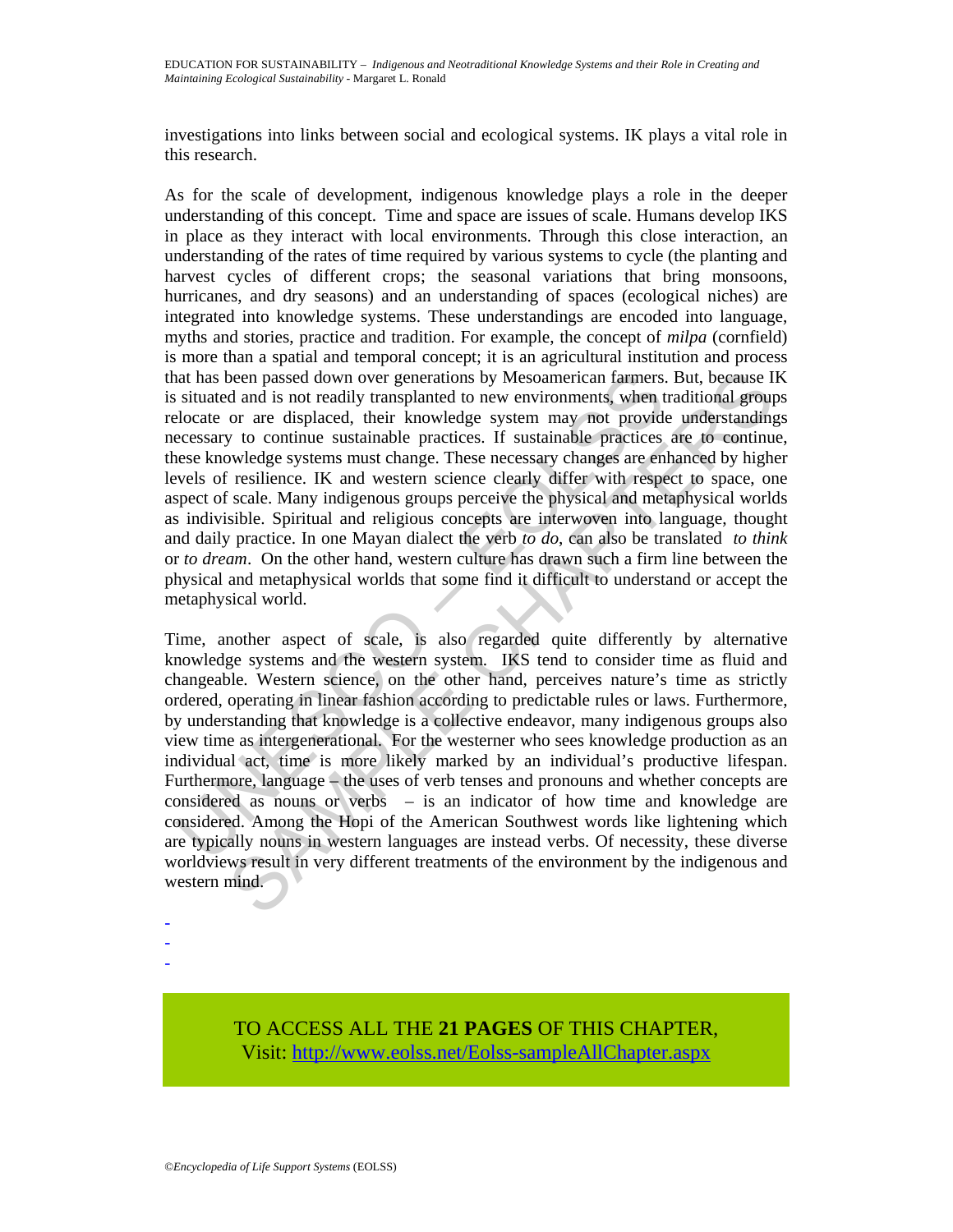#### **Bibliography**

Berkes, Fikret and Carl Folke, Eds. (1998). *Linking Social and Ecological Systems: Management Practices and Social Mechanisms for Building Resilience*. Cambridge, UK: Cambridge University Press. [This book is the result of a study program undertaken under the auspices of Beijer Institute of Ecological Economics in Stockholm. It focuses on social and ecological selected ecosystems and investigates how current research management can be improved by incorporating the knowledge of alternative traditional and neotraditional systems.]

Dolsak, Nives and Elinor Ostrom, Eds. (2003). *The Commons in the New Millennium. Boston, MA: The MIT Press.* [This book explores common property theory in light of recent findings about the complexity and interconnectedness of the commons and the role of social capital. It also presents various international case studies that pose suggestions for sustainable development.]

Esteva Gustavo and Mahdu Suri Prakash. (1998). *Grassroots Post-Modernism: Remaking the Soil of Cultures.* London, England: ZED. [This book presents alternative thought about what is and what is not important in and of the world. It offers evidence that grassroots groups in non-western nations are working towards a sustainable future.]

Esteva Gustavo and Mahdu Suri Prakash. (1998). *Escaping Education: Living as Learning within Grassroots Cultures*. New York, NY: Lang. [This book critiques western education and international development programs as a form of colonialism and examines the role of globalization in the disintegration of indigenous cultures.]

Gunderson, Lance and C.S. Holling, Eds. (2002). *Panarchy: Understanding Transformations in Human and Natural Systems*. Island Press, Washington D.C. [This book presents a theory that transcends issues of scale and single disciplines developed to facilitate the understanding of global changes to economic, ecological and institutional systems – panarchy. It links policy and practice by discussing theory and placing the theory in the context of well-researched case studies of social and natural systems.]

Harmon, David. (2002). *In Light of Our Differences: How Diversity in Nature and Culture Makes Us Human*. Washington D.C.: Smithsonian Institution Press. [This book is an interdisciplinary approach to what Harmon sees as a cultural and biological extinction crisis on the horizon. He poses that the loss diversity risks the loss of humanity.]

Moser, Caroline. (1993). *Gender Planning and Development: Theory, Practice and Training.* New York, NY: Routledge. [This book provides an understanding of gender issues and an introduction to their integration into development efforts.]

ultures. London, England: ZED. [This book presents alternative thought about whis<br>protrain in and of the world. It offers evidence that grassroots groups in non-<br>orking towards a sustainable future.]<br>teva Gustavo and Mahdu London, England: ZED. (This book presents alternative thought about what is and what is comparison in and of the world. It offers evidence that grassroots groups in non-western nations a wards a sustainable future.]<br>
in a Nazarea, Virginia. Ed. (1999). *Ethnoecology: Situated Knowledge/Located Lives*. Tucson, AZ: University of Arizona Press. [This book introduces ethnoecology as a means of documenting and analyzing the interactions between humans and the natural environment. It presents case studies from around the world by experts who explore the views of different indigenous groups toward their environment, looking closely at issues of resource management, sustainable development, the relationship between local knowledge and biodiversity, and the role of the commons.]

Posey, Darrell. (2000). *Cultural and Spiritual Values of Biodiversity*. London, England: Intermediate Technology. [This volume is a holistic illustration of the importance of cultural and spiritual values to the preservation of diversity. It examines the complex issue of indigenous peoples and the efforts to preserve their social networks, relationships with the biological world, relations, their voices, their identities and cultures.]

Semali, Ladislau and Joe Kincheloe, (1999). *What is Indigenous Knowledge? Voices from the Academy*. New York, NY: Falmer Press. [This book explores the concept of IK from both western and indigenous perspectives and the benefits of including IK in higher education.]

Shiva, Vandana. 1993. *Monocultures of the Mind*. London: ZED Books. [This book examines threats to biodiversity.]

Shiva, Vandana. (1997). *Biopiracy: The Plunder of Nature and Knowledge*. Boston. MA: South End Press. [This book discusses intellectual property rights in light of globalization.]